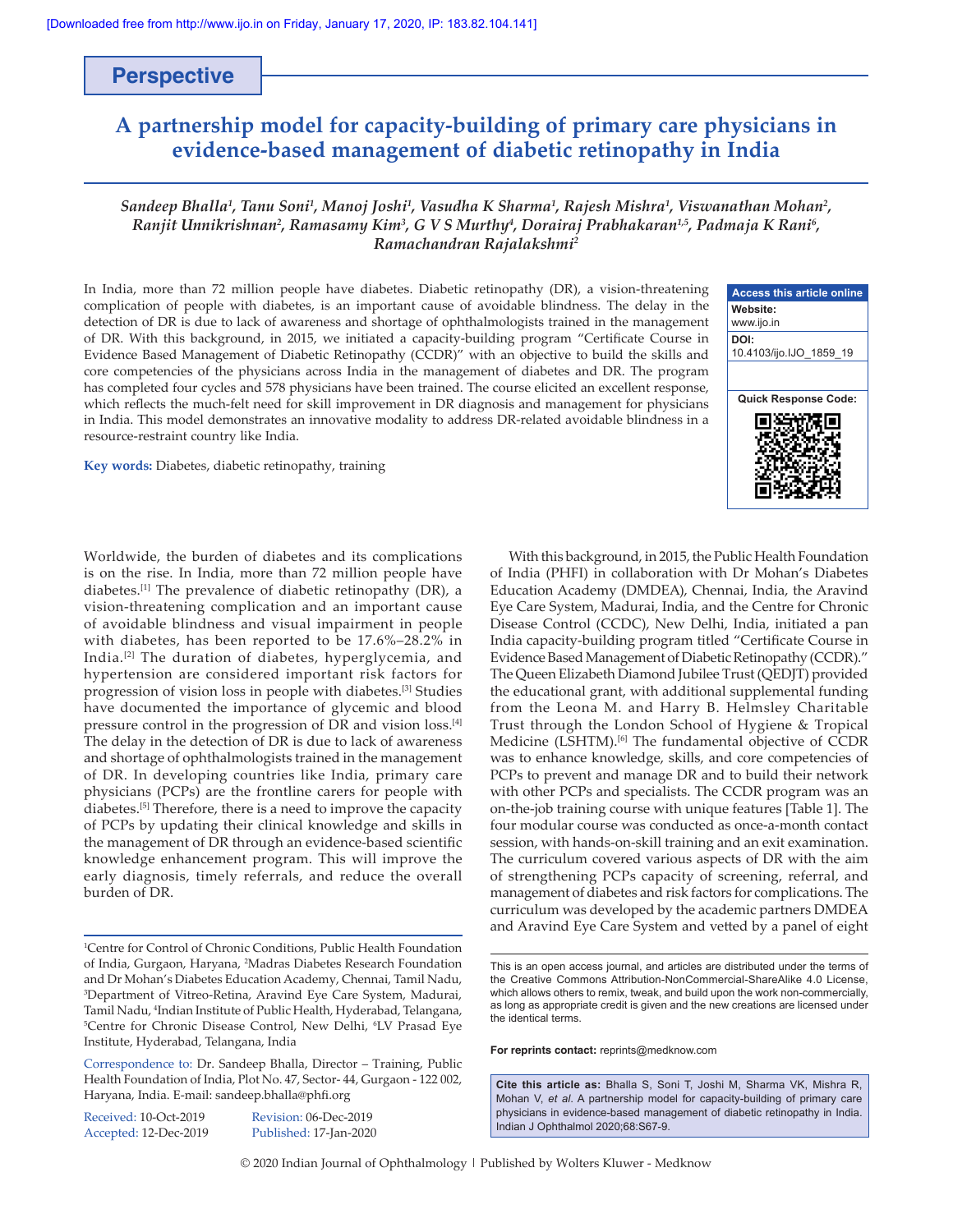national experts (diabetologists and retina specialists) [Fig. 1]. The eligibility criterion for PCPs to enrol was a graduate medical degree (MBBS) with clinical experience of more than 3 years. The course comprised of didactic lectures, case studies, and instructional videos and was delivered by 42 regional faculties in 20 centers across 13 states and 1 union territory of India.

A two‑member team of physician (internal medicine) and ophthalmologist at each center conducted the sessions. This physician and ophthalmologist combination was unique for bridging the gaps in communication regarding pathogenesis, screening, and management of diabetes mellitus (DM) and DR to the participants. The criteria for certification includes participation in all the four modules (including the pre‑test and post-test of each module), submission of course-based

#### **Table 1: Salient features of the certificate course in evidence-based management of diabetic retinopathy**

| Fvidence-based<br>learning                                 | The focus of teaching is on evidence-based<br>learning with one-to-one interaction with experts<br>of the field                                                                                                                                                                                                                                                                  |  |  |
|------------------------------------------------------------|----------------------------------------------------------------------------------------------------------------------------------------------------------------------------------------------------------------------------------------------------------------------------------------------------------------------------------------------------------------------------------|--|--|
| Program<br>curriculum                                      | Updated curriculum is prepared by the academic<br>partner on the basis of inputs by 50 experts across<br>the country. Curriculum is updated annually with<br>inputs from all stakeholders and in context to<br>the latest advancements (didactic lectures, case<br>studies, instructional videos, group exercises, etc.)<br>with hands-on training at premier retina institutes. |  |  |
| On-the-job<br>training                                     | The training is conducted once a month on<br>designated weekends to ensure that routine<br>activities of all the stakeholders are not affected.                                                                                                                                                                                                                                  |  |  |
| Networking                                                 | The program establishes a network between<br>national experts, regional faculty, and primary<br>care physicians, which strengthens referral<br>mechanisms                                                                                                                                                                                                                        |  |  |
| Advancements<br>in the field<br>of diabetic<br>retinopathy | Participants are offered special packages to<br>attend various conferences and workshops and<br>other training programs across the country.                                                                                                                                                                                                                                      |  |  |
| Robust<br>monitoring and<br>evaluation                     | Robust internal and external monitoring and<br>supervision activities. This enables a standard<br>teaching protocol throughout the country.                                                                                                                                                                                                                                      |  |  |



**Figure 1:** Implementation model of the certificate course in evidence‑based management of diabetic retinopathy

assignments, and pass an exit examination with a minimum of 50% score conducted at the end of the course. The program had a robust monitoring and supervision mechanism (onsite/offsite) by 17 observers (public health experts) [Fig. 2]. A final evaluation is being conducted after completion of each cycle, to identify the need for change in the curriculum and course implementation.

The program has completed four cycles and 578 physicians [profile shown in Table 2] have been trained from 114 districts in India. Seven state governments nominated one‑third of the government‑affiliated participants from various health facilities [district hospitals, community health centers, primary health centers (PHCs), others]. To assess change in participant's knowledge, a module-based pre/post-test was administered before the start and end of each session which observed an average increase of 1 unit score (on a scale of 10). Based on participant's feedback, 95% agreed that the curriculum was ideal for learning. During the final evaluation, the participants rated the course modules and teaching methodology with an overall score of 9/10 (excellent).

The CCDR program won several awards and accolades, receiving endorsement from reputed bodies that include UK Research and Innovation, Global Challenges Research Fund through Ornate‑India and has been endorsed for 3 years (2019–2022) by the All India Ophthalmological Society (AIOS).

To our knowledge, CCDR is probably the first capacity‑building program conducted in India in the management of DR for physicians. The course met an excellent response, which reflects the felt need for skill improvement in DR management for physicians in India. Participant's feedback



Publishing & release of monitoring report to stakeholders - monthly and at the end of the cycle

**Figure 2:** Monitoring and evaluation framework for the certificate course in evidence-based management of diabetic retinopathy